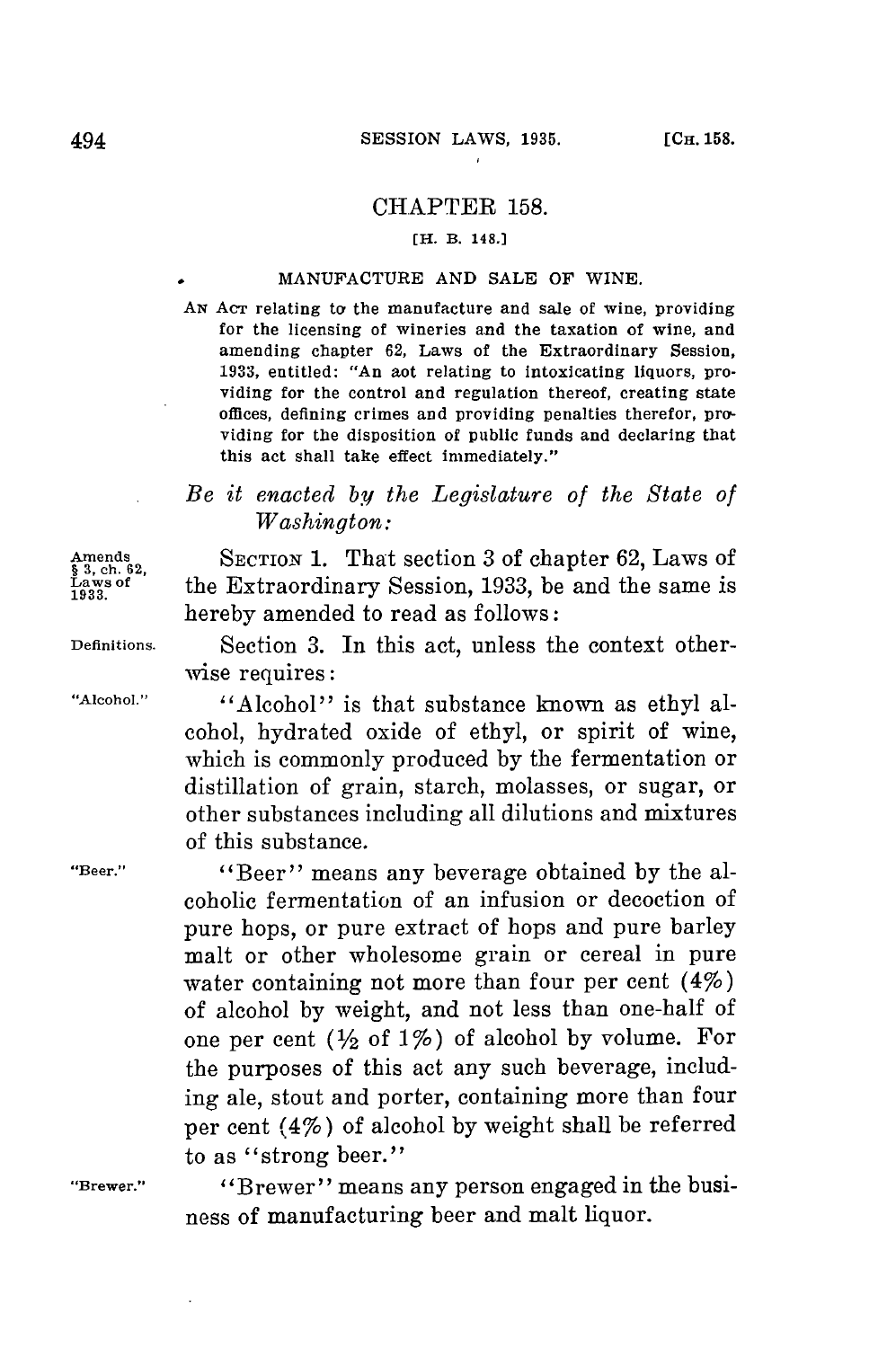"Board" means the liquor control board, con- **"Board"** stituted under this act.

"Club" means an organization of persons, incor- **"Club."** porated or unincorporated, operated solely **for** fraternal, benevolent, educational, athletic or social purposes, and not for pecuniary gain.

"Consume" includes the putting of liquor to any **"consume."** use, whether **by** drinking or otherwise.

"Dentist" means a practitioner of dentistry duly **"Dentist."** and regularly licensed and engaged in the practice of his profession within the state pursuant to sections **10030-10038,** Remington's Revised Statutes.

"Distiller" means a person engaged in the busi- **"Distiller."** ness of distilling spirits.

"Druggist" means any person who holds a valid **"Druggist."** certificate and is a registered pharmacist and is duly and regularly engaged in carrying on the business of pharmaceutical chemistry pursuant to sections 10126-10146, Remington's Revised Statutes.

"Drug store" means a place whose principal "Drug business is, the sale of drugs, medicines and pharmaceutical preparations and maintains a regular prescription department and employs a registered pharmacist during all hours drug store is open.

"Employee" means any person employed **by** the **"Employee."** board, including a vendor, as hereinafter in this section defined.

"Fund" means 'liquor revolving fund.' **"Fund."**

"Hotel" means every building or other structure **"Hotel."** kept, used, maintained, advertised or held out to the public to be a place where food is served and sleeping accommodations are offered **for** pay to transient guests, in which twenty (20) or more rooms are used for the sleeping accommodation of such transient guests and having one or more dining rooms where meals are served to such transient guests, such sleeping accommodations and dining rooms being conducted in the same building and buildings, in connec-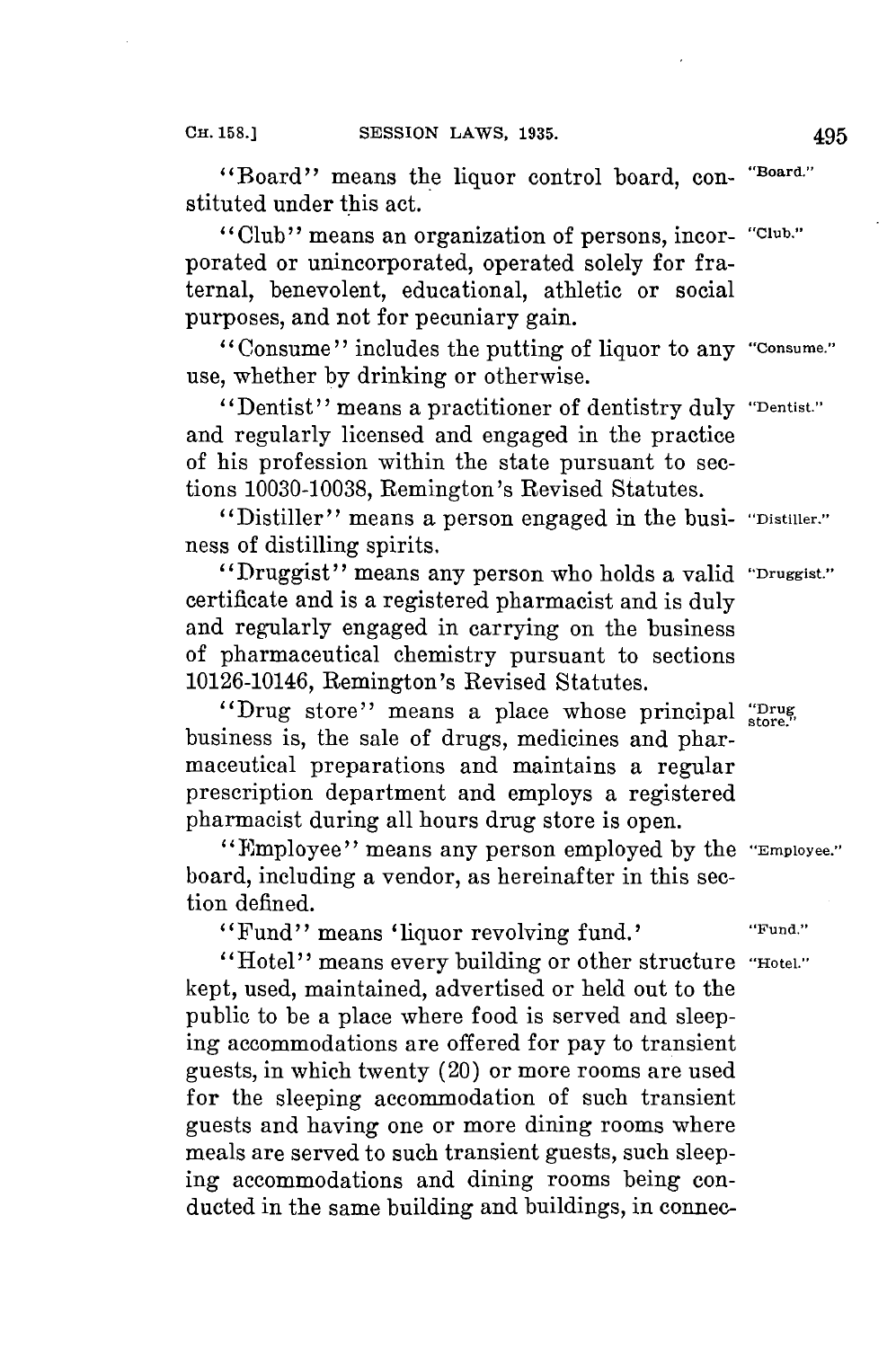tion therewith, and such structure or structures being provided, in the judgment of the board, with adequate and sanitary kitchen and dining room equipment and capacity, for preparing, cooking and serving suitable food for its guests: *Provided further,* That in cities and towns of less than five thousand **(5,000)** population, the board shall have authority to waive the provisions requiring twenty (20) or more rooms.

an habitual drunkard pursuant to section **1708-1715,** Remington's Revised Statutes, or a person to whom the sale of liquor is prohibited **by** an order of interdiction filed with the board pursuant to this act.

uor herein defined (alcohol, spirits, wine and beer), and all fermented, spiritous, vinous, or malt liquor, or combinations thereof, and mixed liquor, a part of which is fermented, spiritous, vinous or malt liquor, or otherwise intoxicating; and every liquid or solid or semi-solid or other substance, patented or not, containing alcohol, spirits, wine or beer, and all drinks or drinkable liquids and all preparations or mixtures capable of human consumption, and any liquid, semi-solid, solid, or other substance, which contains more than one per cent  $(1\%)$  of alcohol by weight shall be conclusively deemed to be intoxicat-

"Impison- "Imprisonment" means confinement in the

"Interdicted "Interdicted person" means a person declared

county jail.

**"Liquor."** "Liquor" includes the four (4) varieties of liq-

**"Alanfac-** "Manufacturer" means a person engaged in the **turer."**

ing.

ever. "Malt" ("Malt liquor" means beer, strong beer, ale, stout and porter.

preparation of liquor for sale, in any form whatso-

"Package." **"Package"** means any container or receptacle used for holding liquor.

**"Permit."** "Permit" means a permit for the purchase of liquor under this act.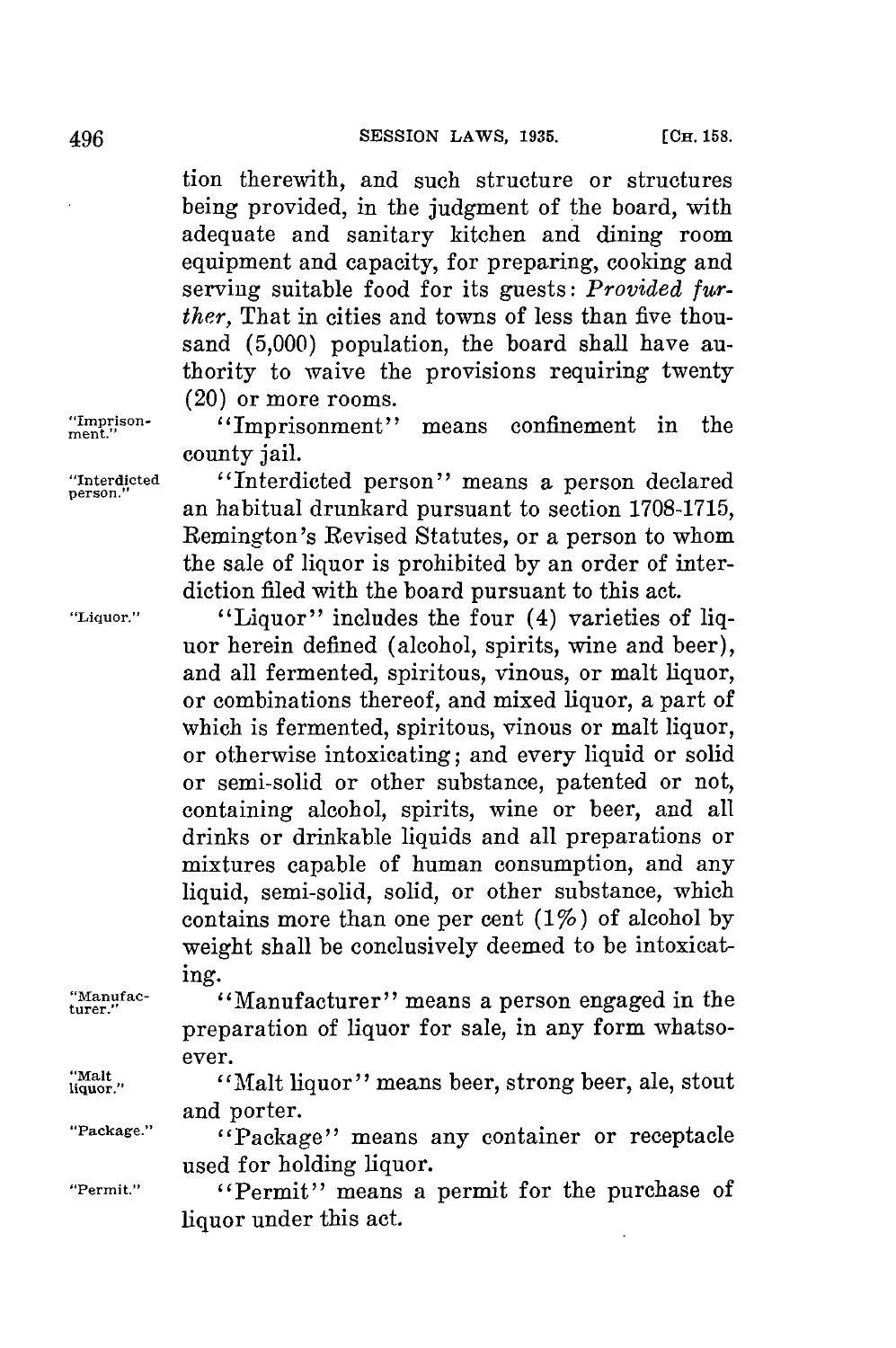"Person" means an individual, copartnership, **"erson."** association, or corporation.

"Physician" means a medical practitioner duly **"Physician."** and regularly licensed and engaged in the practice of his profession within the state pursuant to sections **10008-10025,** Remington's Revised Statutes.

"Prescription" means a memorandum signed by "Prescripa physician and given **by** him to a patient **for** the obtaining of liquor pursuant to this act for medicinal purposes.

"Public place" includes streets and alleys of in- **"Public** corporated cities and towns; state or county or township highways or roads; buildings and grounds used for school purposes; public dance halls and grounds adjacent thereto; those parts of establishments where beer may be sold under this act, soft drink establishments, public buildings, public meeting halls, lobbies, halls and dining rooms of hotels, restaurants, theatres, stores, garages and filling stations which are open to and are generally used **by** the public, and to which the public is permitted to have unrestricted access; railroad trains, stages, and other public conveyances of all kinds and character, and the depots and waiting rooms used in conjunction therewith which are open to unrestricted use and access **by** the public; publicly owned bathing beaches, parks, and/or playgrounds; and all other places of like or similar nature to which the general public has unrestricted right of access, and which are generally used **by** the public.

"Regulations" means regulations made **by** the **'Regula**board under the powers conferred **by** this act.

"Restaurant" means any establishment pro- "Restauvided with special space and accommodations where, in consideration of payment, food, without lodgings, is habitually furnished to the public, not including drug stores and soda fountains.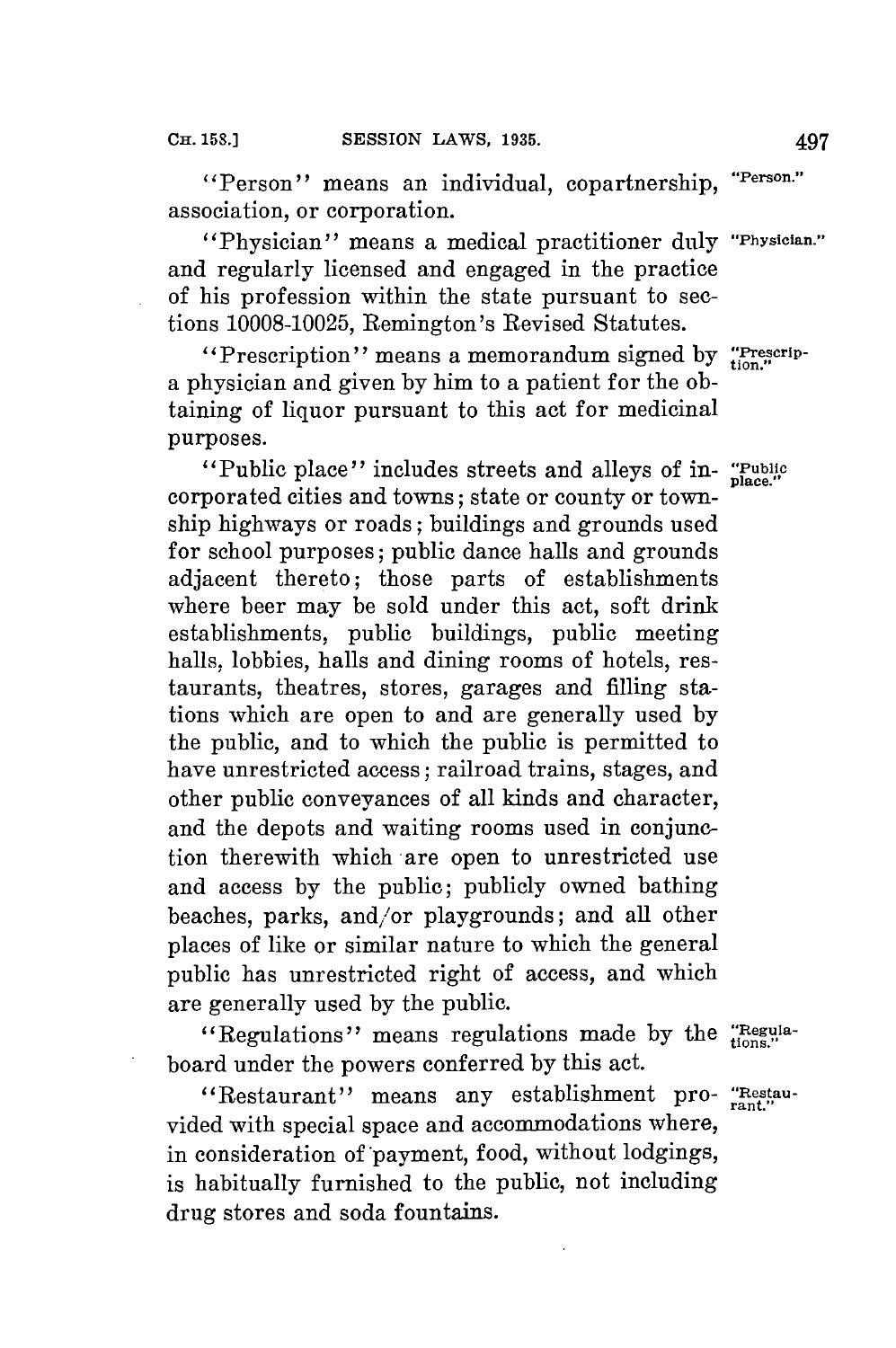traffic; and also include the selling or supplying or distributing, **by** any means whatsoever, of liquor, or of any liquid known or described as beer or **by** any name whatever commonly used to describe malt or brewed liquor or of wine, **by** any person to any person; and also include a sale or selling within the state to a foreign consignee or his agent in the state.

"Sale and "Sale" and "sell" include exchange, barter, and sell."

**"Soda** "Soda fountain" means a place especially

**"Spirits."** "Spirits" means any beverage which contains alcohol obtained **by** distillation, including wines exceeding seventeen per cent (177) of alcohol **by** weight.

equipped with apparatus for the purpose of dispens

ing soft drinks, whether mixed or otherwise.

**"Store."** "Store" means a state liquor store established under this act.

**"Tavern."** "Tavern" means any establishment with special space and accommodation for sale **by** the glass and for consumption on the premises, of beer, as herein defined.

**"Vendor."** "Vendor" means a person employed **by** the board as a store manager under this act.

**"Winery."** "Winery" means a business conducted **by** any person for the manufacture of wine for sale, other than a domestic winery.

> "Domestic winery" means a place where wines are manufactured or produced within the State of Washington from fruits or fruit products grown exclusively and entirely within the State of Washington.

"Wine." **"Wine"** means any alcoholic beverage obtained **by** fermentation of fruits (grapes, berries, apples, et cetera) or other agricultural product containing sugar, to which any saccharine substances may have been added before, during or aftei fermentation, and containing not more than seventeen per cent  $(17\%)$ of alcohol **by** weight, including sweet wines fortified

**winery.'**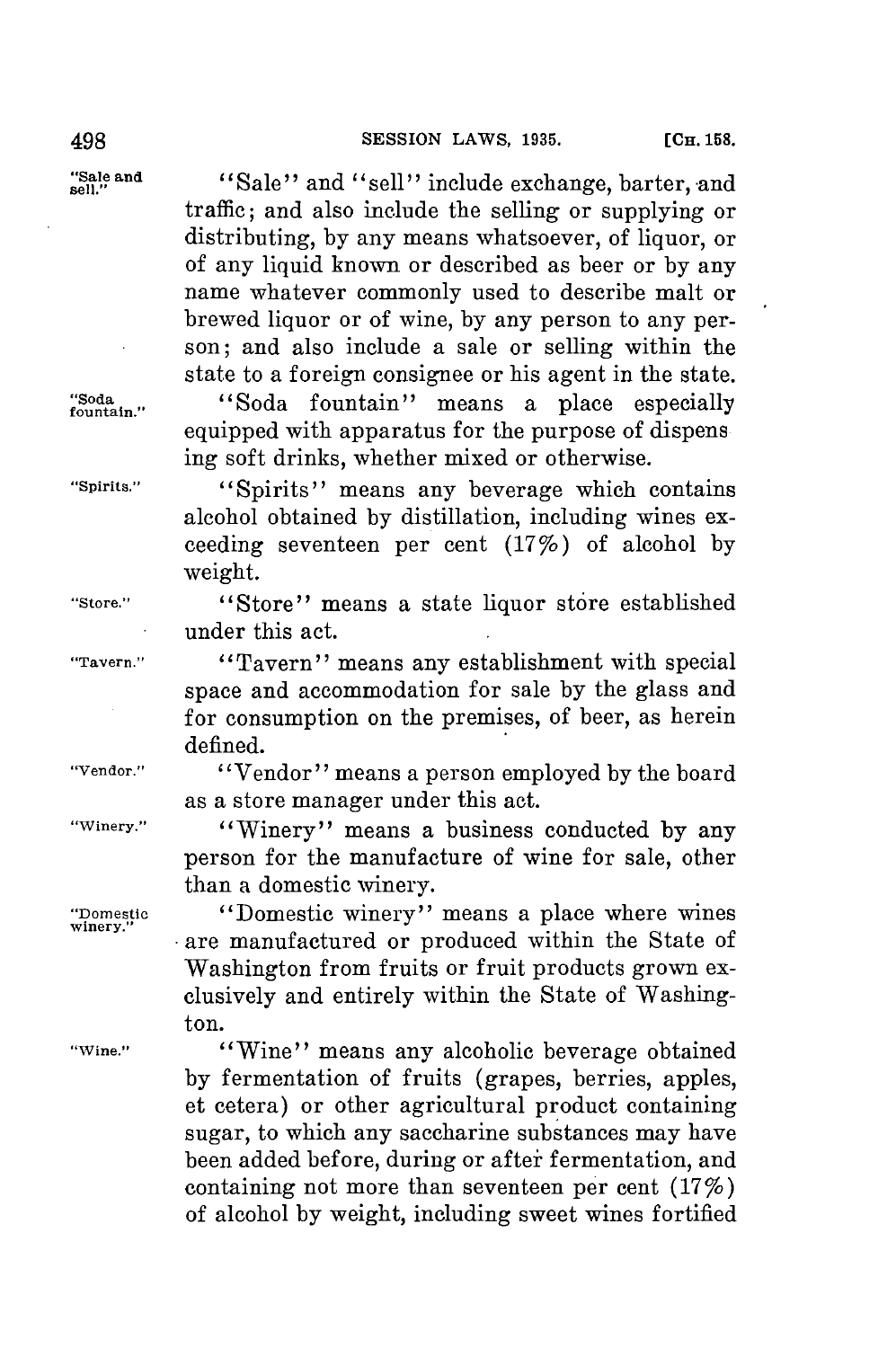with wine spirits, such as port, sherry, muscatel and angelica, not exceeding seventeen per cent  $(17\%)$  of alcohol **by** weight.

"Beer wholesaler" means a person who buys **"Beer** beer from a brewer or brewery located either within or beyond the boundaries of the state for the purpose of selling the same pursuant to this act, or who represents such brewer or brewery as agent.

"Wine wholesaler" means a person who buys "Wine wholesaler." wine from a vintner or winery located either within or beyond the boundaries of the state for the purpose of selling the same not in violation of this act, or who represents such vintner or winery as agent.

SEC. 2. That section 23 of chapter  $62$  of the Laws  $\frac{\text{Amends}}{\text{823}, \text{ch.6}}$ of the Extraordinary Session of 1933, the same being  $\frac{Laws}{1933}$ section **7306-23** of Rem. Rev. Stat., be amended and the subsections thereof renumbered to read as fol**lows:**

Section 23. There shall be the following classes Classes of **licenses:** of licenses, at the annual license fees hereinafter set **fees for.** forth:

**1.** License to manufacturers of liquor, including **Manufac**all kinds of manufacturers except distillers, brewers. and wineries and domestic wineries; fee: **\$1,000.00.**

2. License to manufacturers of malt liquor; fee **malt** based on the preceding calendar year's production, at the rate of **\$50.00** per thousand barrels annual production or fraction thereof, with a minimum fee of **\$250.00.**

**3.** License to wineries; fee: **\$25.00;** License to **wineries.** domestic wineries; fee: **\$5.00.**

4. License to distillers, including blending, recti- **Distillers. fying** and bottling; fee: **\$2,500.00:** *Provided,* That the board shall license stills used and to be used *Chemistuse* solely and only by a commercial chemist for labora- poses. tory purposes, and not **for** the manufacture of liquor for sale, at a fee of *\$10.00: Provided, further,* That the board shall license stills used and to be used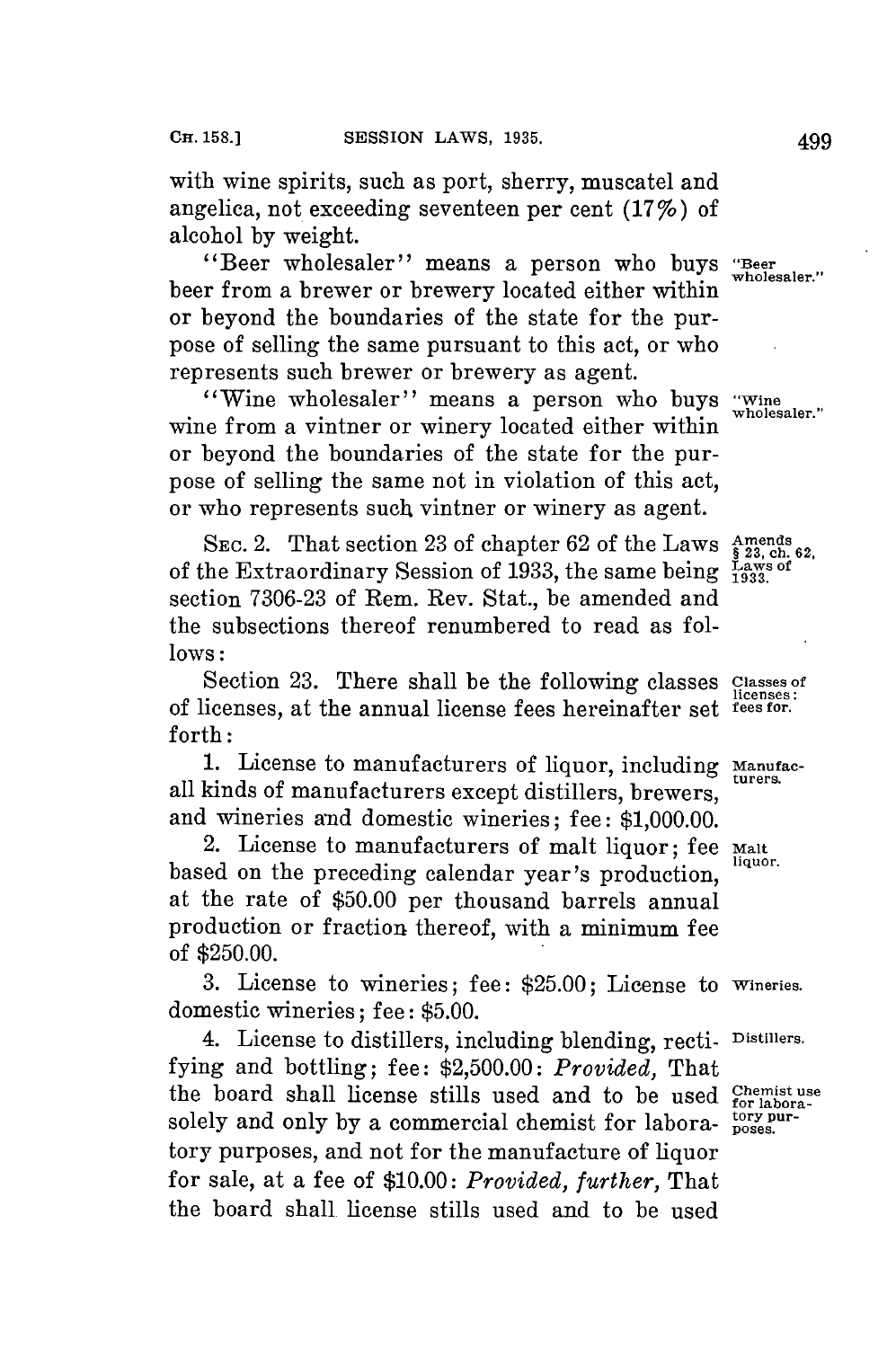**trains.**

solely and only for laboratory purposes in any Educational school, college or educational institution in the state, without fee: *Provided, further,* That the board shall license stills which shall have been duly licensed as Federal fruit and/or wine distilleries by the Federal government, used and to be used solely as fruit and/or wine distilleries in the production of fruit brandy and wine spirits, at a fee of **\$50.00.**

**Brewers, 5.** License to brewers and beer wholesalers to sell beer, manufactured within or without the state. to licensed wholesalers and/or to holders of retail licenses under subsection 6, **7, 8, 11,** 12, and 14 hereof; fee: **\$250.00;** for each distributing unit.

**Inclusion.** For the purpose of this act brewers and beer wholesalers whose products are sold **by** licensees in this state, but whose plant or principal place of business is located elsewhere, shall be deemed to be beer wholesalers within the provisions of this act and shall obtain wholesalers' licenses and appoint statutory agents in this state, upon whom process may be served.

6. License to dining, club, and buffet cars on passenger trains to serve such liquors as may be permitted to be served **by** the individual glass or opened bottle at retail, for consumption on the prem-**Restaurants,** ises only, under the provisions of this act, **by** res- **hotels.** taurants, hotels, and others of a similar class; which license shall be issued to any corporation, association or person operating any such car within the state upon payment of a fee of one hundred fifty dollars **(\$150.00),** which shall be a master license, and shall permit such sale upon one such car; and upon payment of the additional sum of five dollars **(\$5.00)** per car, such license shall extend to additional cars operated **by** the same licensee within the state, and duplicate licenses **for** such additional cars shall be issued: *Provided,* That such licensee may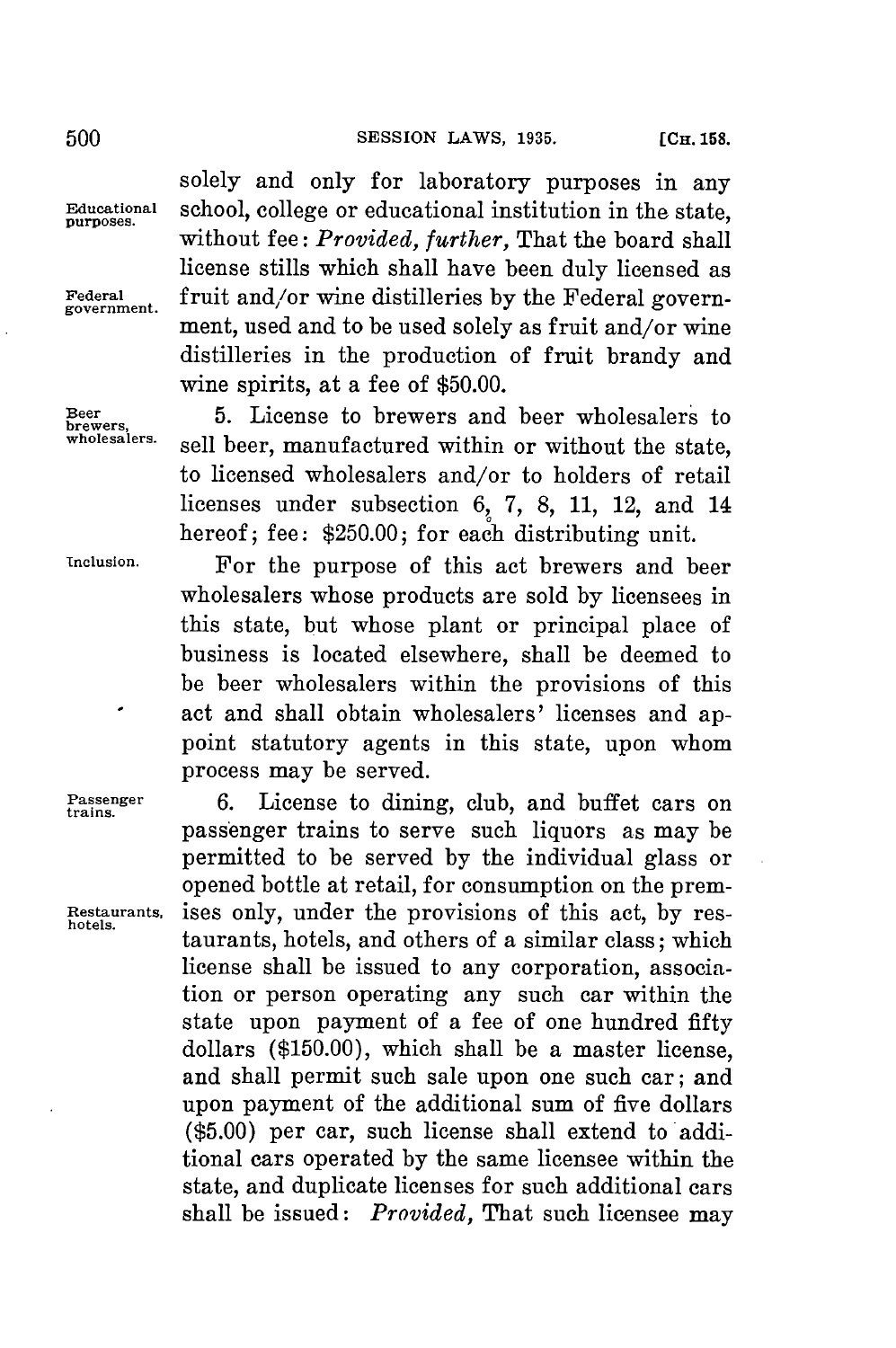make such sales upon cars in emergency for not **Emergency.** more than five consecutive days without such license.

**7.** Retailer's license. Class **A.** License to sell **Retailer's** beer by the individual glass or opened bottle at retail, **for** consumption on the premises only; such license to be issued only to hotels, restaurants, drug stores or soda fountains, dining places on boats and aeroplanes, and to clubs.

**8.** Retailer's license, Class B. License to sell **ClassB.** beer **by** the individual glass or opened bottle at retail, for consumption on the premises only; such license to be issued only to a person operating a tavern.

**9.** Retailer's license, Class **C.** License to sell **Class 0.** wine **by** the individual glass or opened bottle at retail, for consumption on the premises only; such license to be issued to hotels, restautants, dining places on boats and aeroplanes, clubs, and to taverns.

**10.** Classification—The fees for Class A and B tion, Classification, The class A retail licenses issued under subsections 7 and 8 and B. hereof, in cities and towns, shall be graduated according to the population thereof, as follows:

Cities and towns of less than **10,000;** fee: **\$50.00; Fees for.**

Cities and towns of **10,000** and less than **100,000;** fee: **\$100.00;**

Cities and towns of **100,000** or over; fee: **\$150.00;**

Fees for licenses issued under subsections **7** and **8** hereof, outside the limits of cities and towns shall be **\$150.00.**

The fee for Class **C** retail license issued under subsection **9** hereof, in cities and towns, shall be graduated according to the population thereof, as **follows:**

Cities and towns of less than **10,000;** fee: **\$37.50;**

Cities and towns of **10,000** and less than **100,000;** fee: **\$75.00;**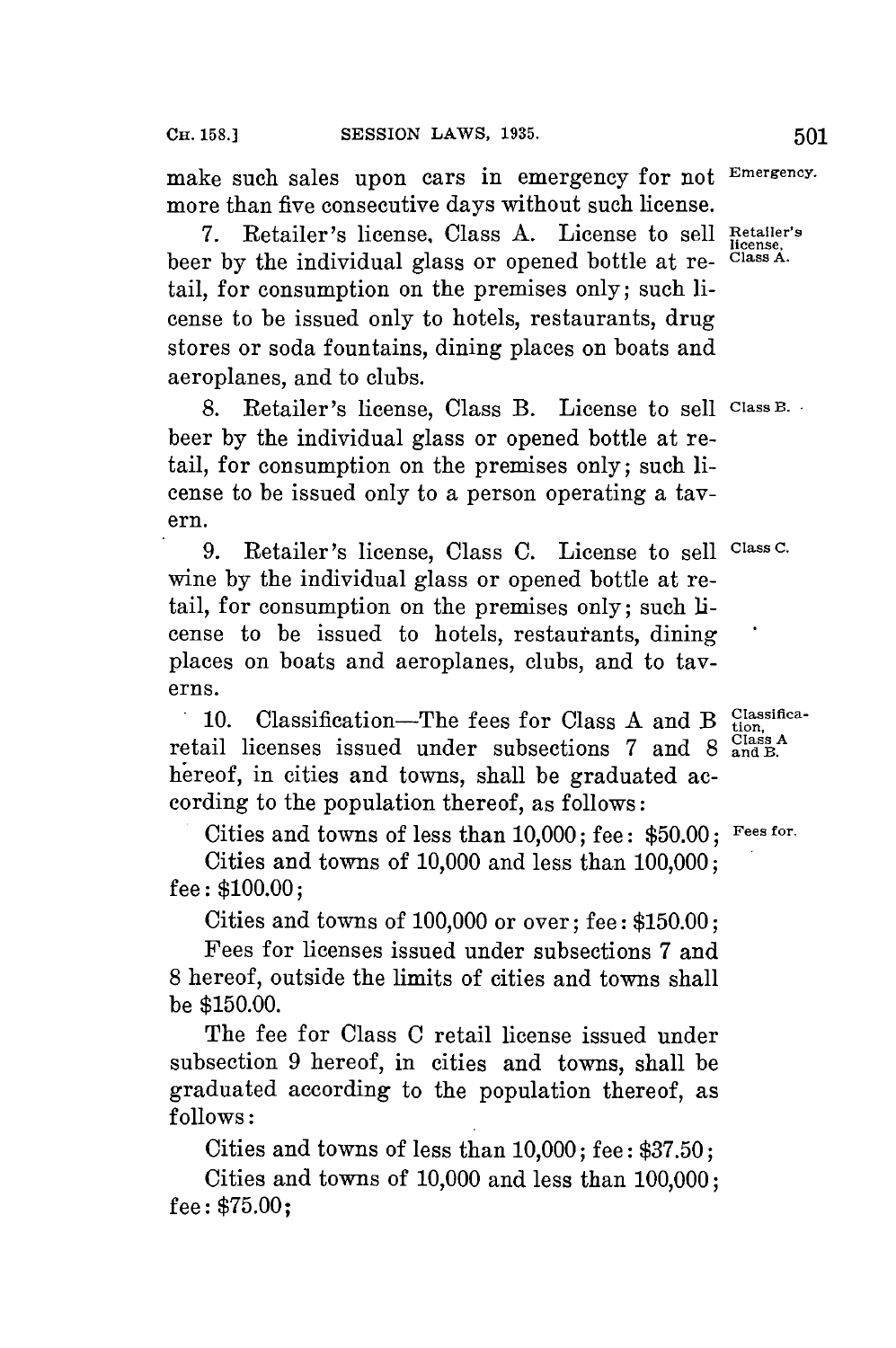Cities and towns of **100,000** or over; fee: **\$112.50;**

Fees for licenses issued under subsection **9** hereof, outside the limits of cities or towns shall be **\$112.50.**

**Class D. 11.** Retailer's license, Class **D.** License to sell pasteurized beer **by** the opened bottle at retail, for consumption upon the premises only, such license to be issued to hotels, restaurants, dining places on boats and aeroplanes, clubs, drug stores, or soda fountains, and such other places where the sale of beer is not the principal business conducted; fee: **\$50.00.**

> pasteurized beer at retail in bottles and original packages, not to be consumed upon the premises where sold, at any store other than the state liquor

stores; fee: **\$10.00** for each store.

**ClassE.** 12. Retailer's License, Class **E.** License to sell

**Class F. 13.** Retailer's License, Class F. License to sell wine in bottles and original packages, not to be consumed on the premises where sold, at any store other than the state liquor stores: *Provided,* Such licensee shall pay to the state liquor stores for such wines the current retail price; fee: **\$10.00;**

**Class G.** 14. Retailer's License, Class **G.** Special license to a society or organization to sell beer at picnics or other special occasions at a specified date and place; fee: **\$5.00** per day.

Club **15.** License to clubs, entitling each member of the club to keep on the premises a reasonable quantity of liquor **for** personal consumption on the premises: *Provided,* That no club shall be entitled to such a license:

> a. Unless such club had been in operation at least three years prior to the effective date of this act, or, the club, being thereafter formed, had been in continuous operation for at least one year immediately prior to the date of its application for such

**Requirements**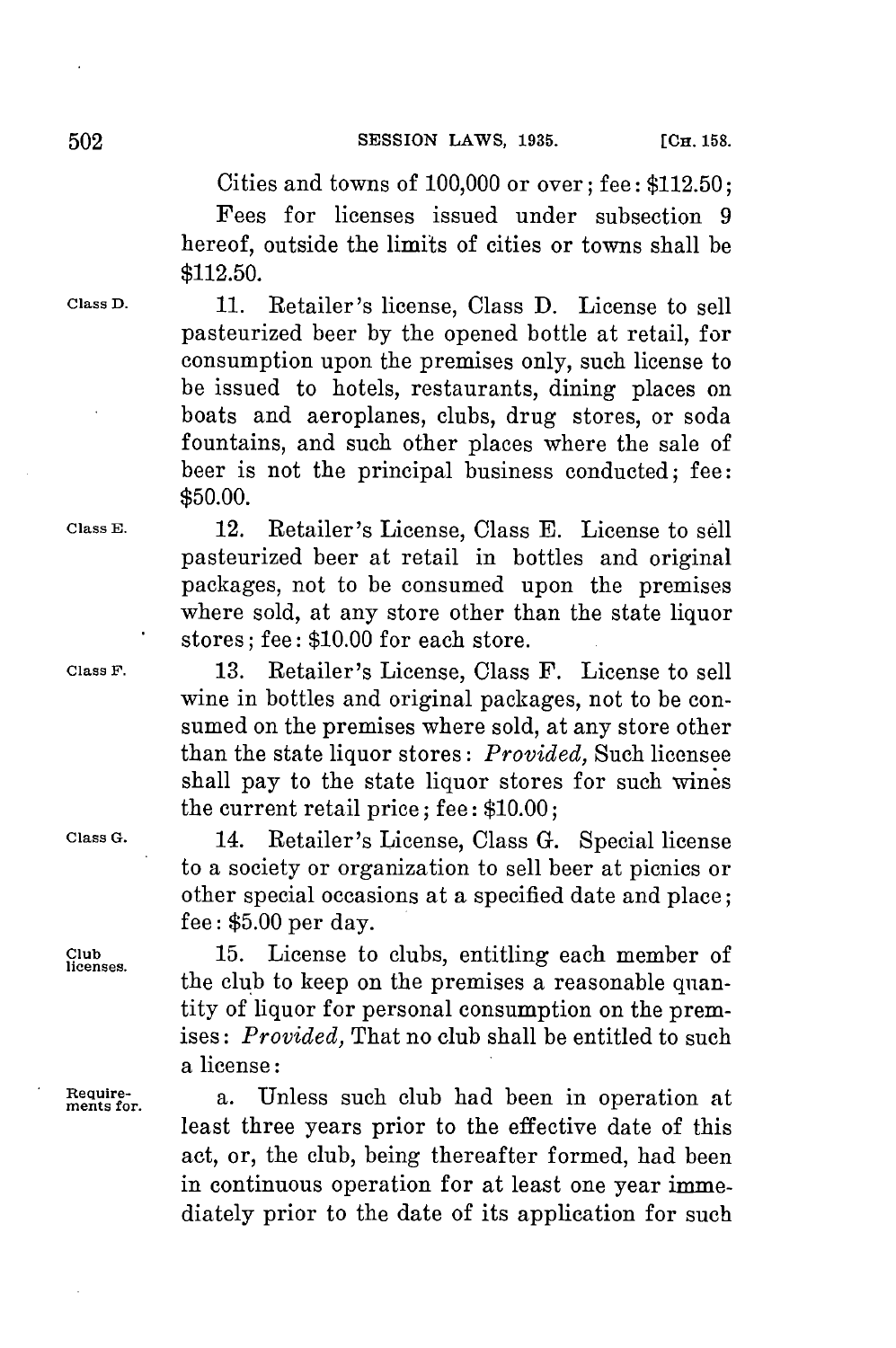license: *Provided,* That **by** unanimous vote the board may waive the provisions of this subsection;

**b.** Unless the club premises be constructed and equipped, conducted, managed and operated to the satisfaction of the board and in accordance with this act and the regulations made thereunder;

Unless the board shall have determined pursuant to any regulations made **by** it with respect to clubs, that such club is a bona fide club; fee: **\$100.00.**

**SEc. 3.** That section 24 of chapter **62** of the Laws **Amends** of the Extraordinary Session of 1933 of the State **§ 24, ch.** 62, ch. 62, ch. 62, ch. 62, ch. 62, ch. 62, ch. 62, ch. 62, ch. 62, ch. 62, ch. 62, ch. 62, ch. 62, ch. 62, ch. 62, ch. 62, ch. 62, ch. 62, ch. 62, ch. 62, ch. of Washington, the same being section **7306-24 of 1933.** Rem. Rev. Stat. be amended **by** adding a new section to follow immediately after section 24 to be known as section 24A to read as follows:

Section 24A. **All** wines manufactured or pro- **Sale of** duced in domestic wineries may be sold by the manufacturer or producer thereof direct to persons holding licenses entitling them to sell wine at retail under the provisions of this act. There is hereby imposed upon all wines manufactured or produced in domestic wineries and sold to retail licensees within the state a tax of ten cents per wine gallon. The  $T_{\text{ax on wine}}$ tax herein provided for shall be collected **by** means of stamps to be furnished **by** the board. Every person selling wine under the provisions of this section shall report all sales to the board in such man- **Report of** ner, at such times and upon such forms as may be prescribed **by** the board in accordance with section **25.** Every such person shall procure from the board revenue stamps representing the tax in such form as Revenue the board shall prescribe and shall affix the same to the package or container in such manner and in such denomination as required **by** the board and shall cancel the same prior to the delivery of the package or container containing the wine to the purchaser, and any person who shall sell, or attempt to sell wine not produced exclusively and entirely from products